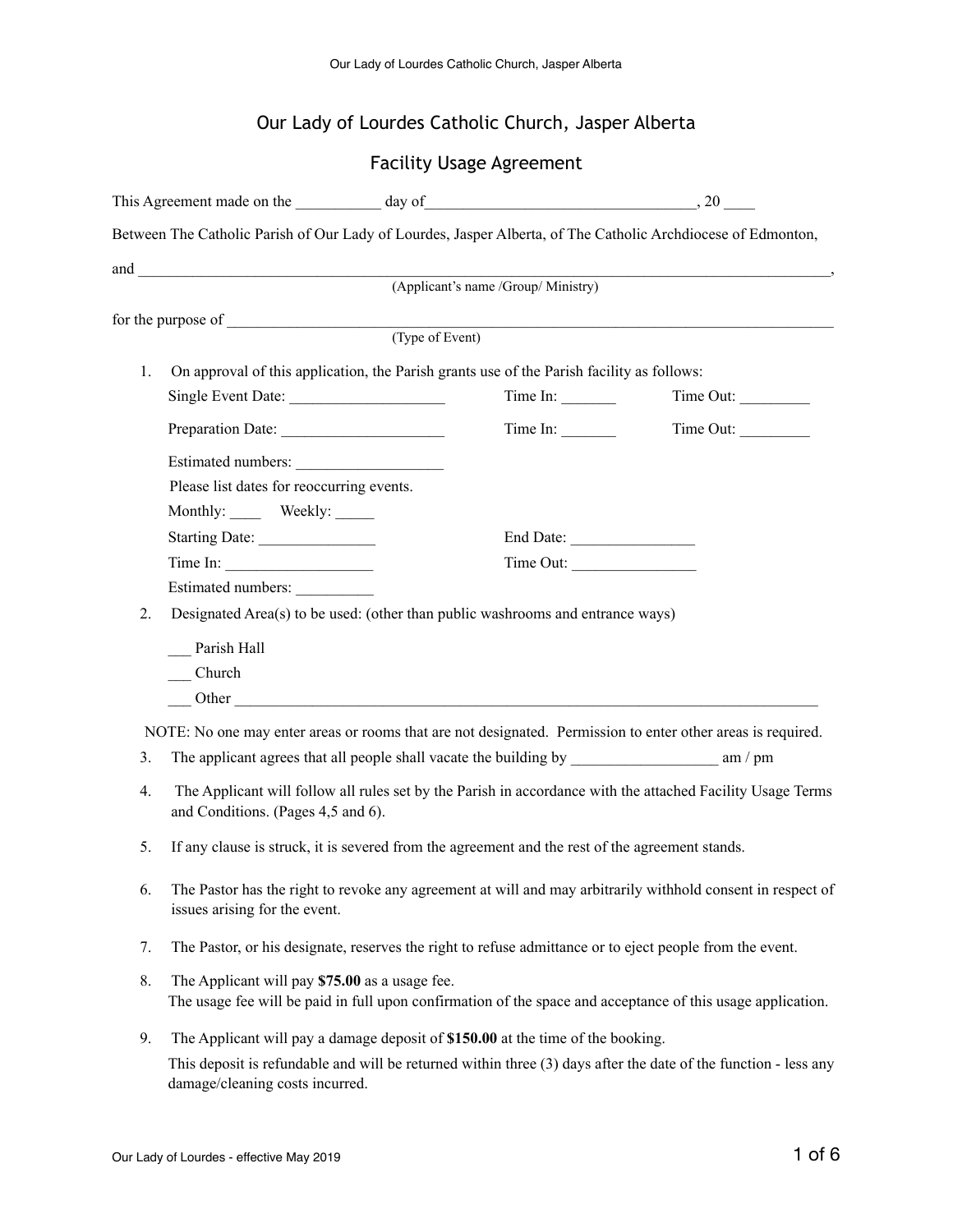- 10. The usage fee will be forfeited in whole if cancellation is made within three (3) days of the function.
- 11. Additional fees include:
- 12. The Pastor must approve the use of alcohol. All liquor consumption shall be concluded by 1:00 am. A valid liquor license from the Alberta Gaming and Liquor Control Board is required and must be posted and an Alcohol Liability Insurance Policy (PAL) purchased through The Catholic Archdiocese of Edmonton is required. The cost of this policy is as follows:

| Maximum of \$1,000,000 liability: | $1 - 100$ guests<br>101 - 400 guests   | \$96.00<br>\$125.00  |
|-----------------------------------|----------------------------------------|----------------------|
| Maximum of \$2,000,000 liability  | $1 - 100$ guests<br>$101 - 400$ guests | \$135.00<br>\$165.00 |

- 13. The agreement shall be terminated if the applicant defaults on any of its terms.
- 14. The applicant may not be acting for any undisclosed principal.
- 15. When applicable, the applicant must provide proof of Third Party Liability Insurance coverage prior to the start of the agreement period. The applicant must list The Parish and the Catholic Archdiocese of Edmonton as an additional insured on the applicant's insurance policy.
- 16. The Applicant agrees to indemnify and hold harmless The Catholic Parish of Our Lady of Lourdes, Jasper Alberta and The Catholic Archdiocese of Edmonton, its employees and volunteers from all actions, suits, claims and demands, costs and damages arising by reason of injury or death to any persons, or damages to any property, resulting from the use of any part of this facility, including from the dispensing of alcoholic beverages.

The Applicant accepts that all of the information included here and in the attached Facility Usage Terms and Conditions is understood and agreed upon by signing below:

| Name:                        | Date: $\qquad \qquad$  |
|------------------------------|------------------------|
| (Please Print)               |                        |
| Signature:                   | Phone: $\qquad \qquad$ |
|                              | $Cell#$ :              |
| Contact person during event: | $Cell#$ :              |
|                              | Cell#: $\qquad \qquad$ |
| Parish Contact during event: | $Cell#$ :              |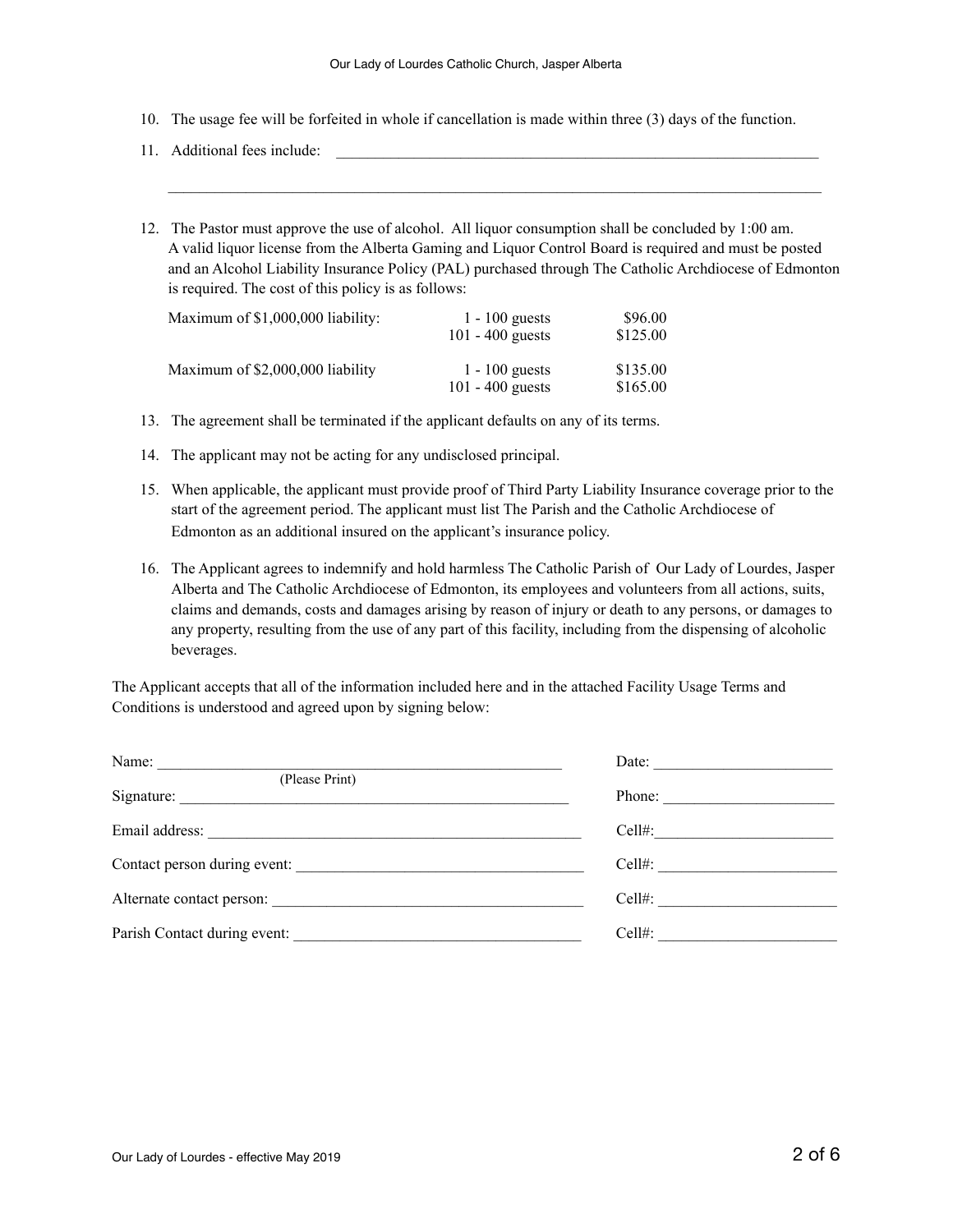| 1.                               |                                                                                                                                                  |                                                              |                     |  |  |
|----------------------------------|--------------------------------------------------------------------------------------------------------------------------------------------------|--------------------------------------------------------------|---------------------|--|--|
| 2.                               | Application approved: <u>(Pastor)</u>                                                                                                            |                                                              | Date: $\frac{1}{2}$ |  |  |
| 3 <sub>1</sub>                   |                                                                                                                                                  | Applicant Type: Parishioner _________ Not-for-Profit _______ | For Profit          |  |  |
| Contact Person                   |                                                                                                                                                  |                                                              |                     |  |  |
| Keys Provided:<br>4 <sub>1</sub> |                                                                                                                                                  |                                                              |                     |  |  |
| Keys Returned                    |                                                                                                                                                  |                                                              |                     |  |  |
|                                  |                                                                                                                                                  |                                                              | Notes: Notes:       |  |  |
| 5 <sub>1</sub>                   | Third Party Liability Coverage (If required):<br>(Ensure the Parish and The Catholic Archdiocese of Edmonton are listed as additionally insured) |                                                              |                     |  |  |
|                                  |                                                                                                                                                  |                                                              |                     |  |  |
| Usage Fee:<br>6.                 |                                                                                                                                                  | $\frac{\sqrt{2}}{2}$                                         |                     |  |  |
| <b>Additional Charges</b>        |                                                                                                                                                  | $\frac{\sqrt{2}}{2}$                                         |                     |  |  |
|                                  |                                                                                                                                                  | $\frac{\text{S}}{\text{S}}$ .                                |                     |  |  |
| Other Charges                    |                                                                                                                                                  |                                                              |                     |  |  |
| <b>Total</b>                     |                                                                                                                                                  | $\frac{\cdot}{\cdot}$                                        |                     |  |  |
| Damage/Holding Deposit:          |                                                                                                                                                  |                                                              |                     |  |  |
| Deposit                          | $\frac{\text{S}}{\text{S}}$ .                                                                                                                    |                                                              |                     |  |  |
| Less costs                       | $\frac{\text{S}}{\text{S}}$                                                                                                                      |                                                              |                     |  |  |
| Balance to return:               | $\frac{\sqrt{2}}{2}$                                                                                                                             |                                                              |                     |  |  |
| Balance Owing:                   | \$<br>$\mathcal{L} = \mathcal{L} \mathcal{L}$                                                                                                    |                                                              |                     |  |  |
| 7.<br>8.                         |                                                                                                                                                  |                                                              |                     |  |  |
| Amount:                          |                                                                                                                                                  |                                                              |                     |  |  |

# **Office Use Only:**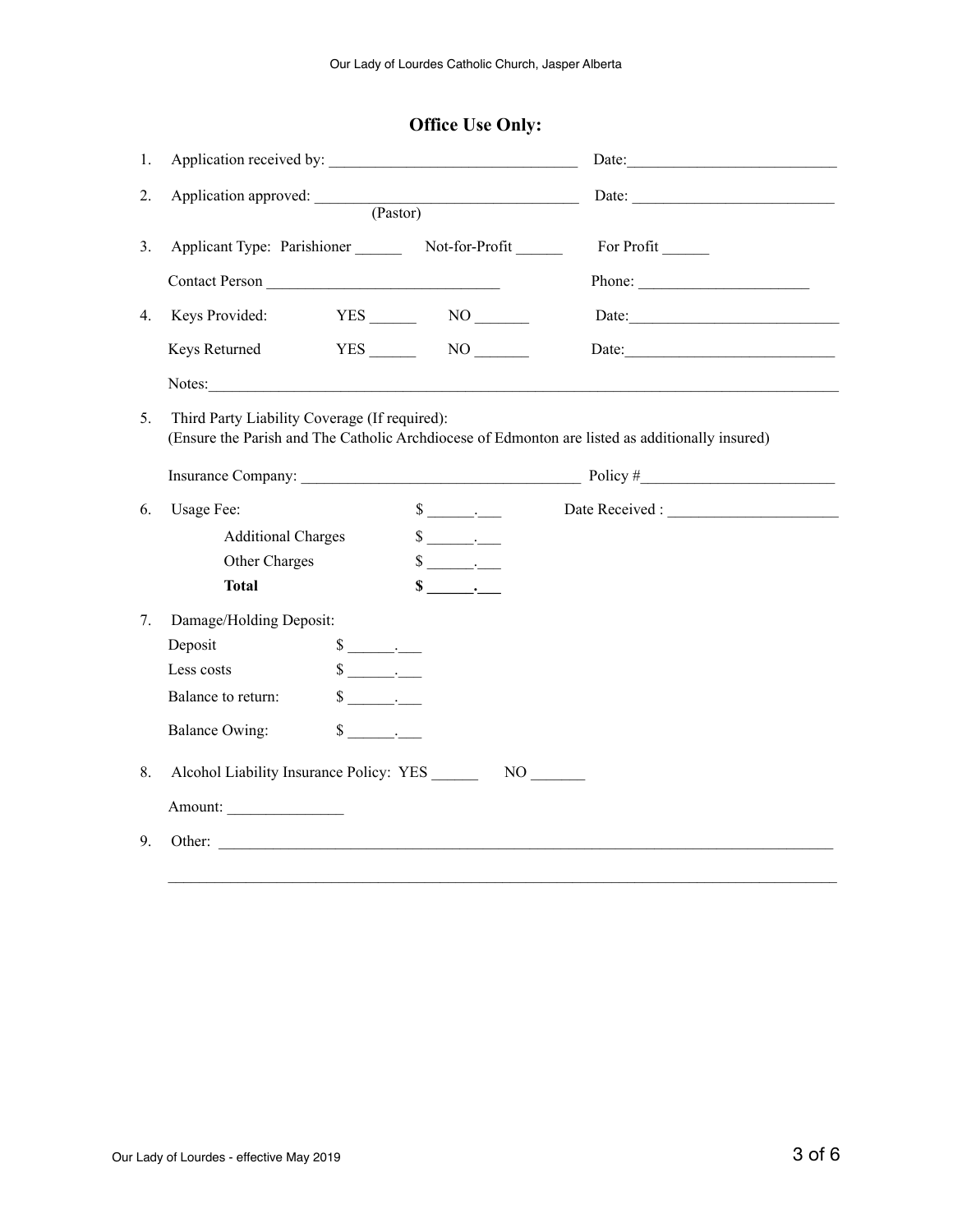### Facility Usage Terms and Conditions

General:

- 1. The Parish is a place of witness, service and of worship. Use of its facilities is for all activities consistent with the beliefs, traditions and teachings of the Catholic faith. The Parish will be available for these activities to all its parishioners and other Catholic groups and organizations for functions. All usage must finally be approved by the Pastor.
- 2. The Parish facility is only available for use by groups, organizations or parishioners that are in communion with the Catholic Church.
- 3. Occasionally a request may be made for the use of the Parish that does not fall within the above parameters. Only the Pastor, which may include consultation with the Archdiocese, may give permission. The event must align with Catholic beliefs, tradition and teachings.
- 4. Use of the facility is for the purpose stated on Page 1 of this agreement (Type of Event) only. The use of the facility for any other purpose must be with the prior, expressed and written consent of the Pastor. Consent by the Pastor shall not be consent to a subsequent assignment, sublease or occupation by other persons. Any unauthorized assignment, sublease, or license to occupy shall be void and shall terminate this agreement at the option of the Parish.
- 5. When the user is not an agent of the Catholic Archdiocese of Edmonton, it may not present itself as such to anyone.
- 6. The Catholic Archdiocese of Edmonton promotes and supports a smoke free workplace and environment, and therefore no employees, volunteers, or guests are permitted to smoke on its properties. Civic and provincial legislation/non-smoking by-laws must also be adhered to at all times.
- 7. The Parish shall not be liable for liability or damage claims for injury to persons or property from any cause relating to the occupancy of the facility by the USER, including those arising out of damages or losses occurring on sidewalks and other areas adjacent to the facility during the term of this lease agreement or any extension of such term.
- 8. Any property brought on the premises by the Applicant is at the risk of the Applicant, and the Applicant will obtain their own property insurance, if desired.
- 9. The applicant must remove any items they brought onto the premises. The Parish may sell or dispose of any items that the applicant does not remove.
- 10. The Parish may seek solicitor-client costs against the Applicant if the Applicant breaches the agreement.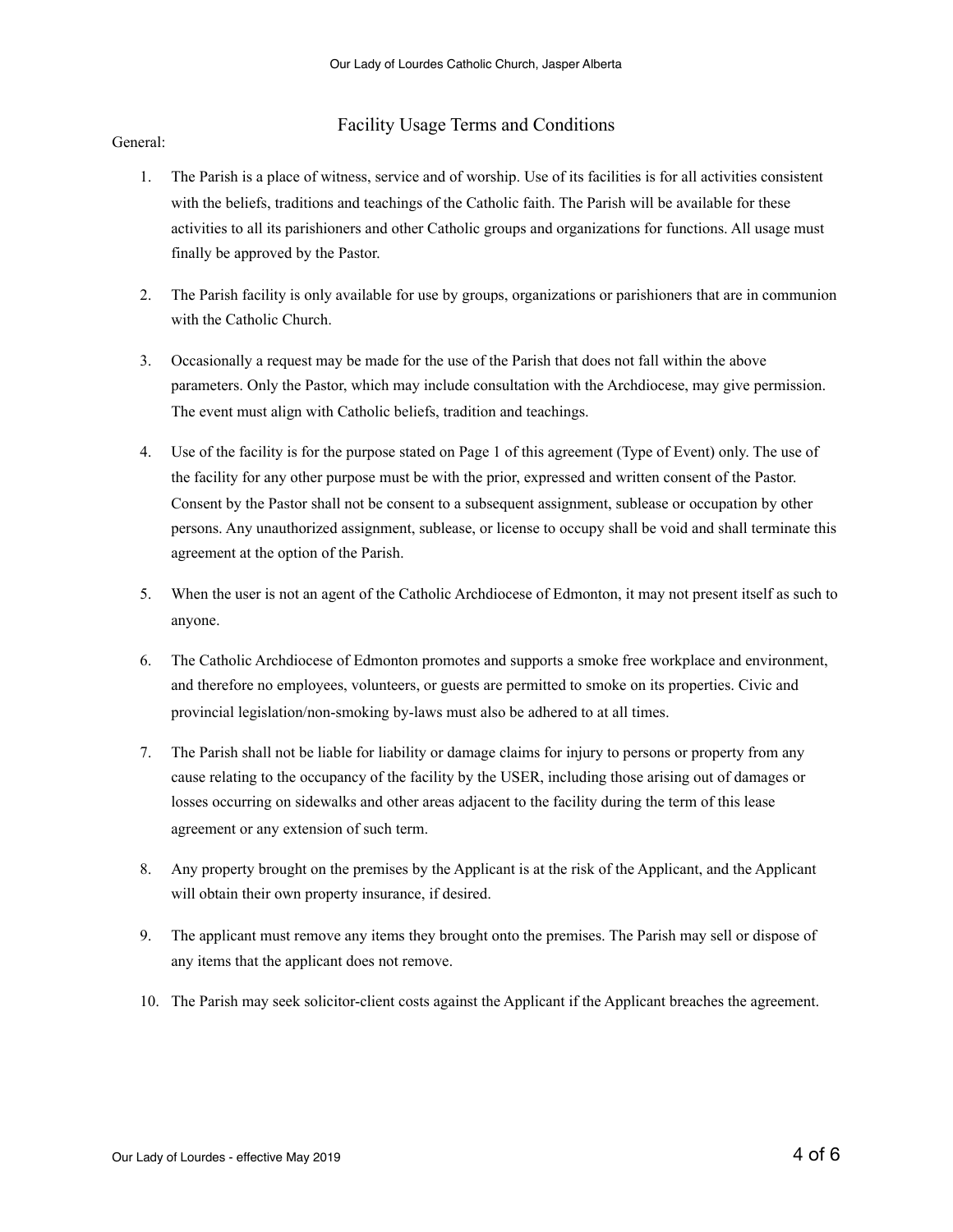Applicant responsibility:

- 11. The applicant:
	- i. Must provide proper supervision for the event.
	- ii. Shall ensure compliance with all Canadian, Provincial and local municipal laws and bylaws.
	- iii. Will not allow more attendees than the approved capacity.
	- iv. Will ensure hallways, entries, sidewalks, etc. are not obstructed.
	- v. Will strictly observe the liquor laws of the Province of Alberta and shall comply with conditions specified in any liquor permits.
	- vi. Will assume full responsibility for the discipline of members and guests and others who may be in attendance and ensure that orderly conduct is maintained both inside and in the immediate vicinity outside the facility.
	- vii. Not use the facility in any manner that will increase risks covered by insurance on the facility and result in an increase in the rate of insurance or a cancellation of any insurance policy. Nor shall they keep, use or sell anything prohibited by any policy of fire insurance covering the facility, and they shall comply with all requirements of the insurers applicable to the facility necessary to keep in force the fire and liability insurance.

#### Facility Usage

- 12. Any changes or alterations to the premises require the permission of the Pastor.
- 13. The applicant agrees to leave the facility in the same condition as it was found in and:
	- i. Be responsible for setting up and the removal of tables and chairs.
	- ii. Leave all rooms clean and tidy.
	- iii. Return any parish equipment used.
	- iv. Not use TACKS, NAILS or TAPE of any kind on walls, ceilings or fixtures.
	- v. Use only fireproof decorations.
	- vi. Notify security/parish contact person when the event/meeting has ended, or .
	- vii. Complete "End of Day" Check.
	- viii. The Parish Hall will not be rented for overnight accommodation (e.g school group field trip).
	- ix. The Hall and Kitchen are not available for set-up or use during regularly scheduled Church services unless permission has been granted.
	- x. The kitchen may be used to serve food only.
	- xi. The kitchen dishwasher and other facilities may only be operated by authorized personnel.
	- xii. Food may not be prepared on the premises. However, food supplied by caterers or renters may be warmed in the Hall Kitchen.
	- xiii. Renters are to supply their own condiments, tablecloths, napkins, dishes and cutlery.
	- xiv. All garbage is to be removed from the premises.
	- xv. Other
	- xvi. Other
	- xvii. Other\_\_\_\_\_\_\_\_\_\_\_\_\_\_\_\_\_\_\_\_\_\_\_\_\_\_\_\_\_\_\_\_\_\_\_\_\_\_\_\_\_\_\_\_\_\_\_\_\_\_\_\_\_\_\_\_\_\_\_\_\_\_\_\_\_\_\_\_\_\_\_\_\_\_